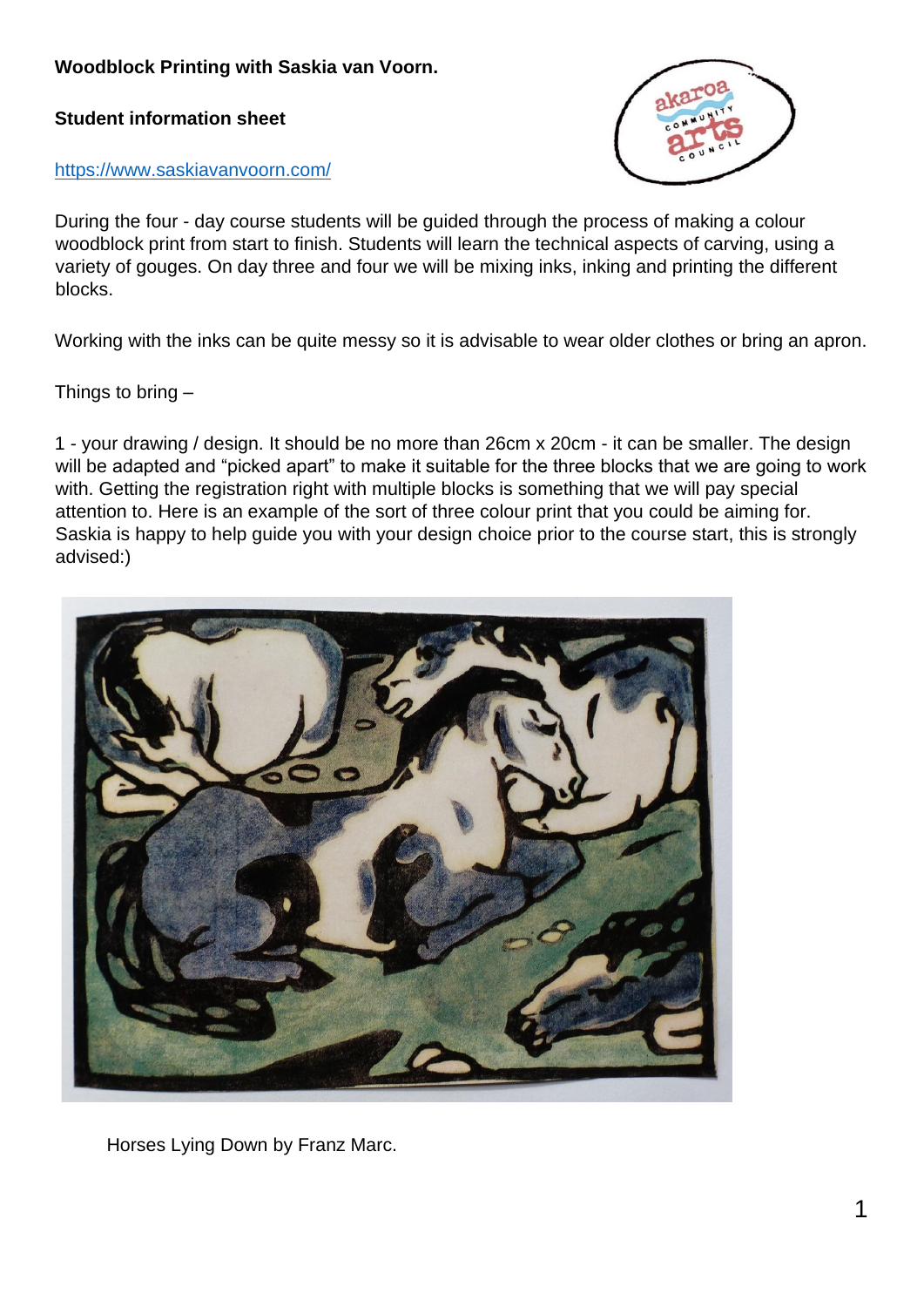2 – your own pencils, colours etc for continuing work on your designs.

3 - your own woodcutting gouges if you have them. We can provide students with a 'v' and a 'u' shape for you to purchase at extra cost if needed; approx. \$40 for one set of each.



4 - a few old flexible knives or palette knives

5 - an old tablespoon



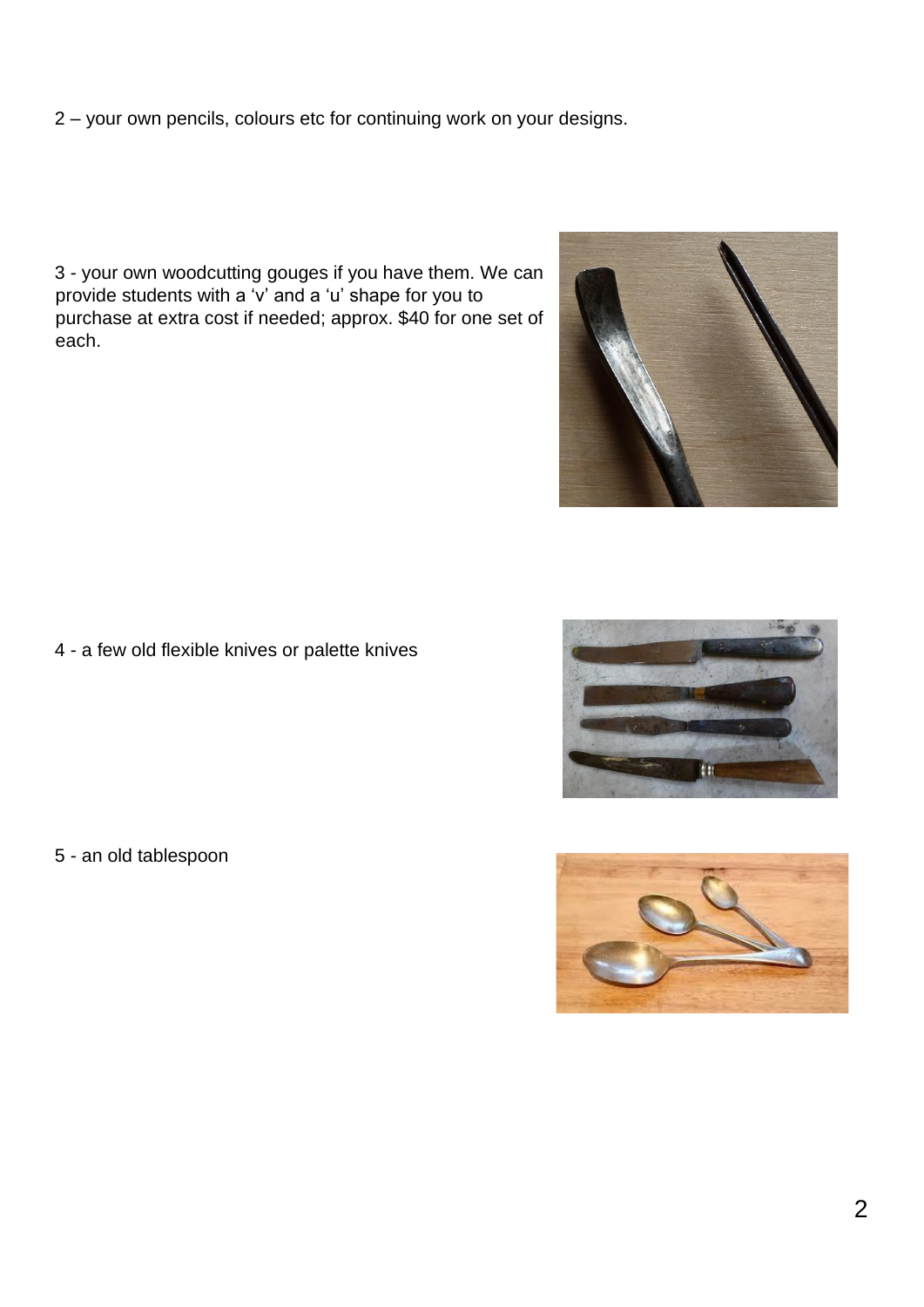Some other examples of woodblock prints follow – to inspire and inform. Please feel free to call Saskia to discuss.



Fon Clement



Landscape